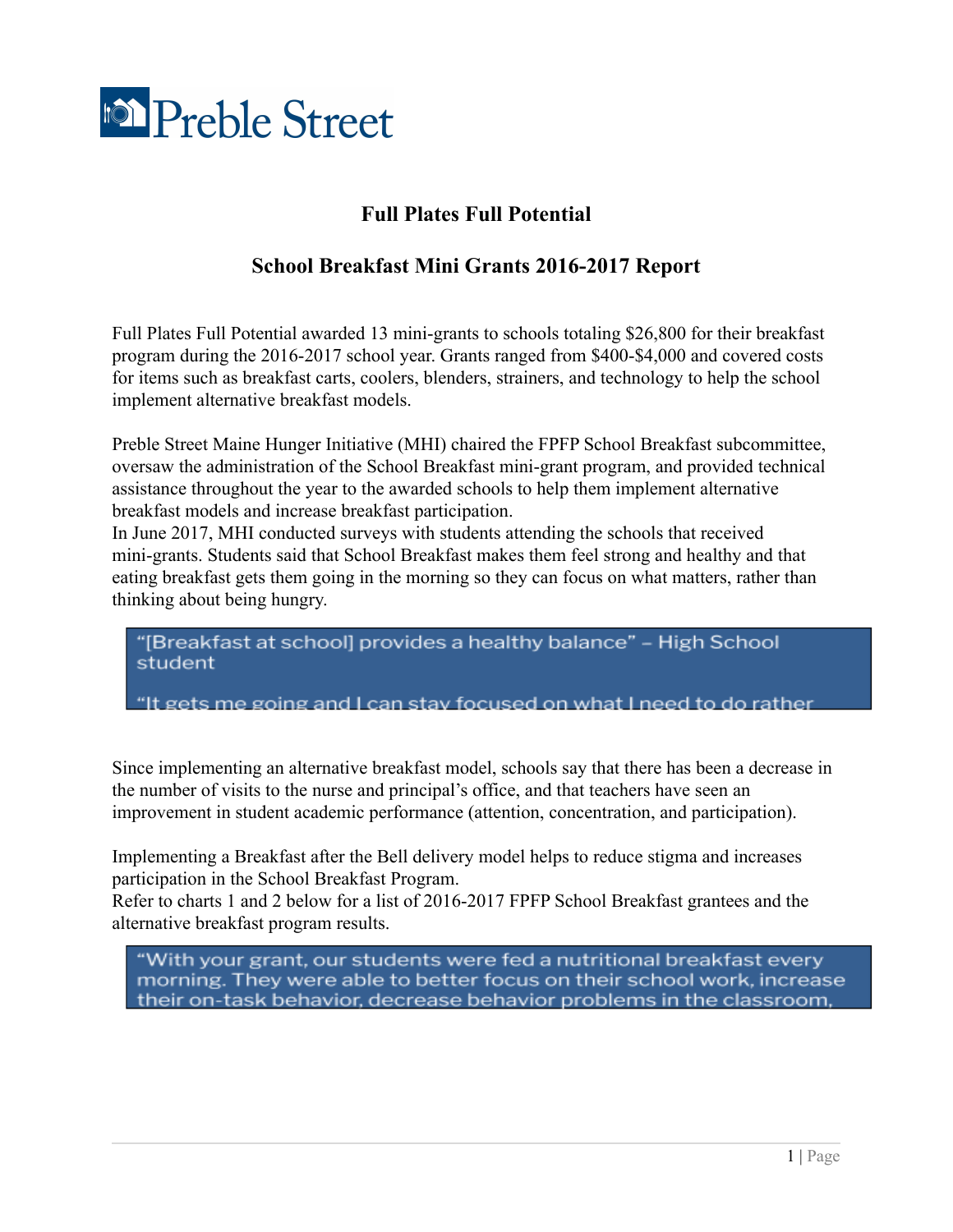| <b>School(s) Name</b>                                       | <b>Town</b>                 | <b>Breakfast</b><br><b>Model</b> | <b>Grant</b><br><b>Amoun</b> | <b>Equipment funded</b>                           |  |
|-------------------------------------------------------------|-----------------------------|----------------------------------|------------------------------|---------------------------------------------------|--|
| Piscatiquis Elementary                                      | Guilford                    | In the Classroom                 | \$600                        | 3 utility carts                                   |  |
| Kittery High (Robert<br>William Traip Academy)              | Kittery                     | Grab N Go                        | \$400                        | 1 blender                                         |  |
| Molly Ockett Middle                                         | Fryeburg                    | $2nd$ Chance                     | \$1,500                      | iPad/tablet                                       |  |
| South Portland High                                         | South Portland              | $2nd$ Chance                     | \$4,000                      | Grab N Go breakfast cart                          |  |
| Cornville Charter                                           | Cornville                   | Grab N Go                        | \$5,000                      | New breakfast program                             |  |
| <b>Hilltop and Teague Park</b><br><b>Elementary Schools</b> | Caribou                     | In the Classroom                 | \$2,000                      | 60 wheeled coolers                                |  |
| Bonny Eagle Middle                                          | <b>Buxton</b>               | $2nd$ Chance                     | \$4,000                      | Grab N Go breakfast cart                          |  |
| Alton, Bradley, Old Town<br><b>Elementary Schools</b>       | Alton, Bradley,<br>Old Town | In the Classroom                 | \$550                        | 6 coolers                                         |  |
| Sebago and Songo Locks<br><b>Elementary Schools</b>         | Sebago, Casco               | In the Classroom                 | \$1,500                      | 4 carts, 2 pin pads, 65<br>strainers, 250 baskets |  |
| Harmony Elementary                                          | Harmony                     | In the Classroom                 | \$500                        | Coolers and strainers                             |  |
| Sacopee Valley<br>Elementary                                | Hiram                       | $2nd$ Chance                     | \$750                        | iPad/tablet                                       |  |
| Oxford Hills High                                           | Norway                      | Grab N Go                        | \$4,000                      | Grab N Go breakfast cart                          |  |
| <b>Hall Elementary</b>                                      | Portland                    | Universal                        | \$2,000                      | Universal breakfast                               |  |
|                                                             |                             | <b>TOTAL</b>                     | \$26,800                     |                                                   |  |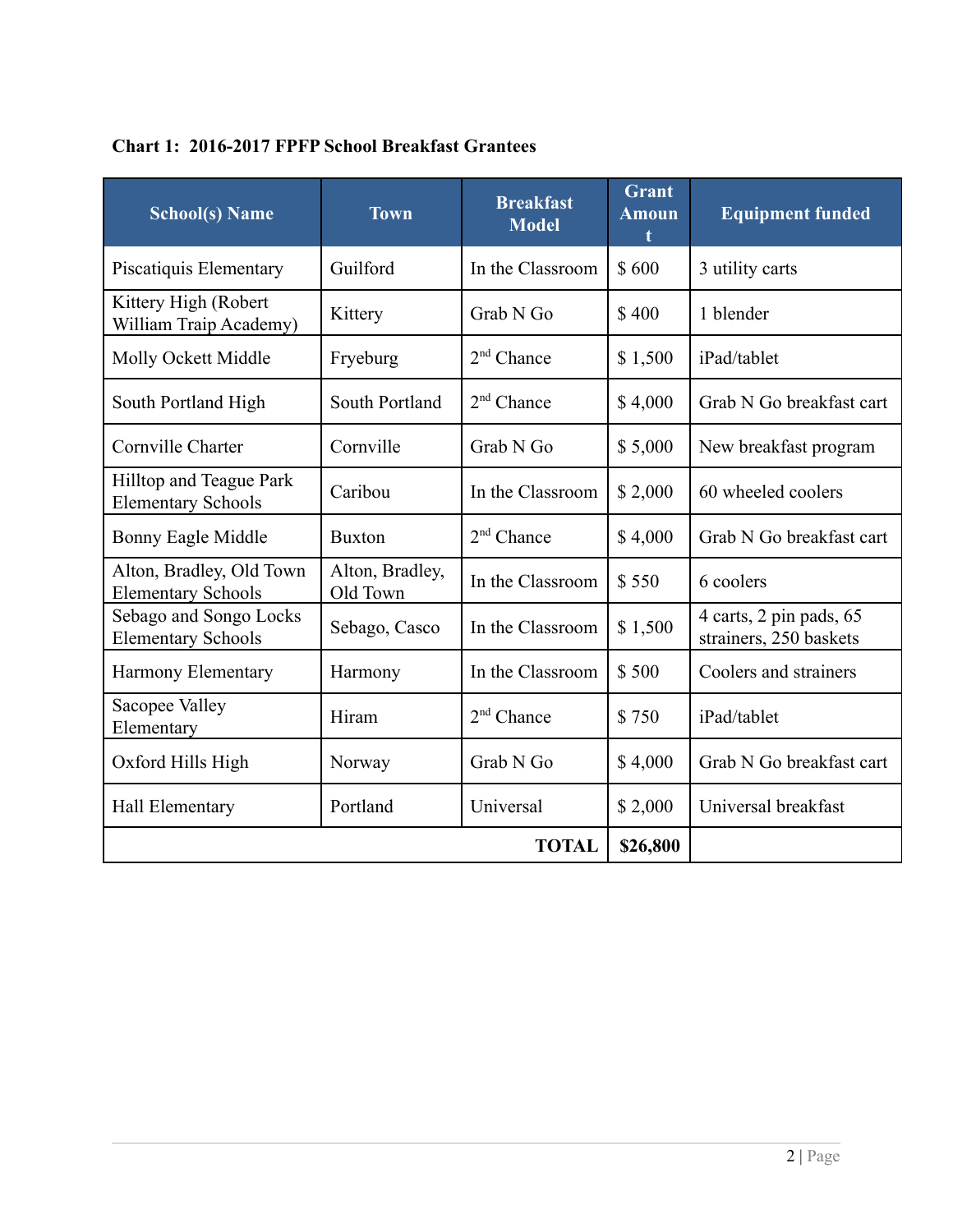#### **Chart 2: FPFP School Breakfast Grantee Results**

| <b>School Name</b>                             | <b>Total F/RP</b><br><b>Meals Served</b><br><b>May 2016</b> | <b>Overall ADP</b><br><b>May 2016</b> | <b>Total F/RP</b><br><b>Meals Served</b><br><b>May 2017</b> | <b>Overall ADP</b><br><b>May 2017</b> |
|------------------------------------------------|-------------------------------------------------------------|---------------------------------------|-------------------------------------------------------------|---------------------------------------|
| Piscataquis Elementary                         | 2,044                                                       | 125                                   | 2,079                                                       | 108                                   |
| Kittery High (Robert<br>William Traip Academy) | 585                                                         | 47                                    | 447                                                         | 40                                    |
| Molly Ockett Middle                            | 1,262                                                       | 77                                    | 1,595                                                       | 92                                    |
| South Portland High                            | 2,559                                                       | 128                                   | 2,975                                                       | 147                                   |
| Cornville Charter                              | not available                                               | not available                         | 543                                                         | 40                                    |
| Hilltop Elementary*                            | 775                                                         | 45                                    | 2,785                                                       | 167                                   |
| Teague Park Elementary*                        | 654                                                         | 37                                    | 1,561                                                       | 116                                   |
| Bonny Eagle Middle                             | 1,854                                                       | 110                                   | 2,267                                                       | 137                                   |
| Alton Elementary*                              | 234                                                         | 16                                    | 230                                                         | 15                                    |
| Viola Rand Elementary<br>(Bradley)*            | 187                                                         | 13                                    | 236                                                         | 16                                    |
| Old Town Elementary*                           | 1,639                                                       | 88                                    | 2,574                                                       | 146                                   |
| Sebago Elementary                              | 237                                                         | 19                                    | 343                                                         | 29                                    |
| Songo Locks Elementary                         | 1,968                                                       | 114                                   | 2,363                                                       | 155                                   |
| Harmony Elementary                             | 307                                                         | 22                                    | 541                                                         | 33                                    |
| Sacopee Valley Middle                          | 2,092                                                       | 115                                   | 2,147                                                       | 116                                   |
| Oxford Hills High                              | 3,158                                                       | 169                                   | 4,540                                                       | 243                                   |
| Hall Elementary                                | 2,024                                                       | 218                                   | 3,609                                                       | 296                                   |
| <b>TOTAL</b>                                   | 19,555                                                      | 1,345                                 | 27,226                                                      | 1,898                                 |

\* indicates multiple schools funded under one grant

● Total Average Daily Participation (ADP) across all FPFP funded schools, May 2017: **1,898**

● Total additional students eating breakfast at FPFP funded schools, May 2016-2017: **553**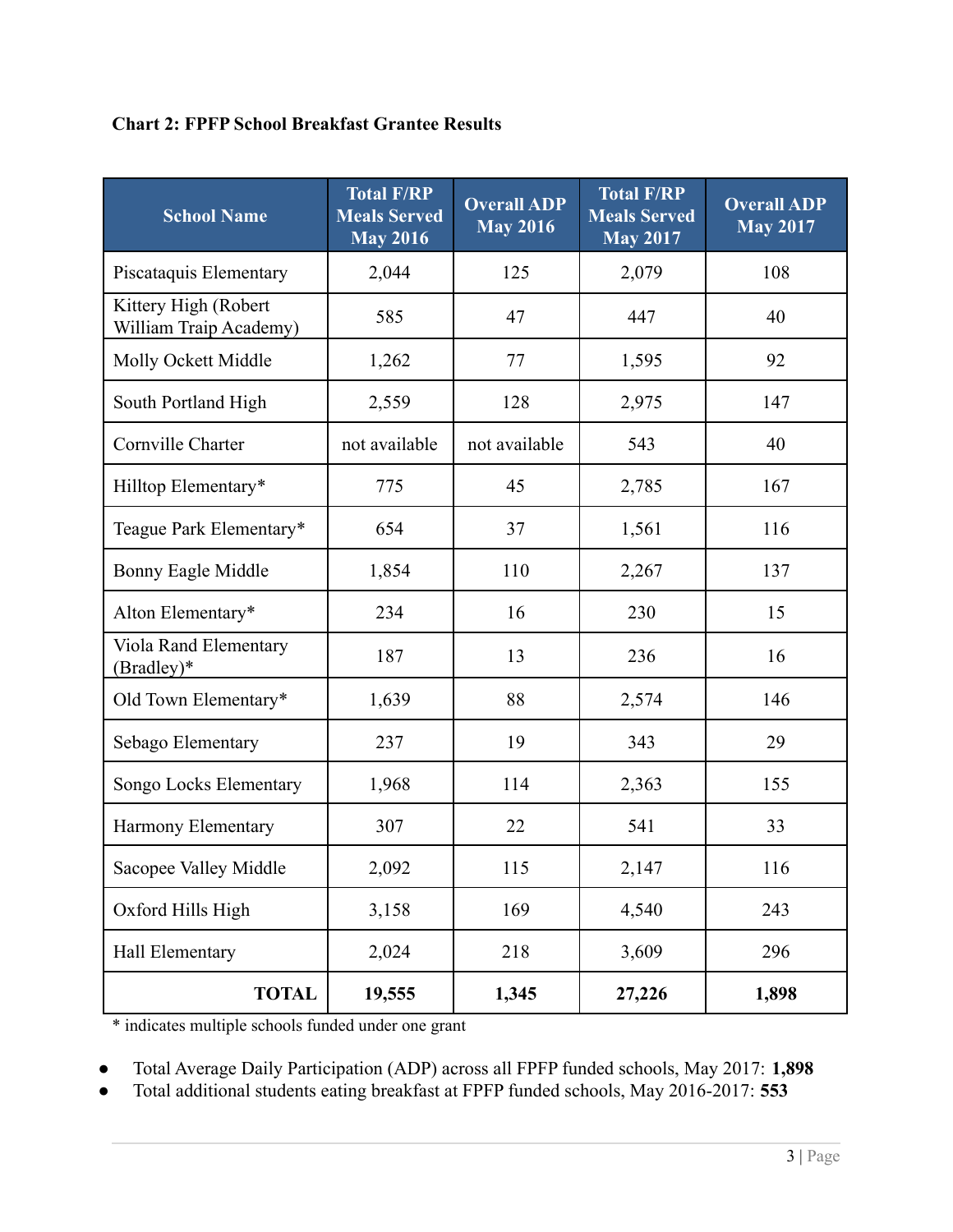● Total additional meals served to F/R students, May 2016-2017: **7,128** *Success Stories*

**MSAD 61 Lakes Region Elementary Schools -** Andy Madura, Food Service Director, formed a School Breakfast Task Force at each of the elementary schools to raise awareness among the teachers about the School Breakfast program, cultivate buy-in, and gather input to ensure continued success of the program.

"We had several incidents where a student came to us to thank us for their breakfast, as they had not eaten since the lunch meal the day before. This is why we are doing this, and will continue to do so."

**South Portland High School -** Martha Spencer, Food Service Director, reports that the breakfast cart purchased using grant money has proven to be financially sustainable.

**Kittery High School -** Wendy Collins, Food Service Director, reports that this year's Grab 'N' Go cart was so successful that she is proposing that administration launch a second Grab 'N' Go station next year. Though Kittery High School saw a drop in participation numbers, percent of participation rose from 13% in March 2016 to 15% in May 2017, an increase overall.

**Oxford Hills High School -** Jodi Truman, Food Service Director, plans to implement a Grab 'N' Go cart at the middle school next year.

**Bonny Eagle Middle School -** Dottie Janotta, Food Service Director, discovered the importance of consistency in the location of the cart so kids can rely on it. Dottie also plans to implement a second breakfast opportunity next year: a breakfast vending machine. MSAD 6 administrators were so supportive they asked Dottie to feed all kids during testing week.

# *Challenges*

- Staffing can be an issue especially when short staffed and people are out due to illnesses.
- Many schools report students not having enough time to eat breakfast.
- To make the program budget net-neutral, robust participation by all categories of students (free, reduced and paid) is critical to cover the cost of food and labor. Portland Public Schools needs a monthly participation rate between 70-75% among all students to cover costs. PPS will continue to run the in-classroom universal breakfast program at Hall School in 2017-18 in hopes of seeing rates of participation yield reimbursements that will fully cover costs. Outreach from PPS and school leadership to Hall School staff, parents, and students will continue in order to emphasize the value and importance of participation. Participation will be encouraged for any/all students by articulating the value of eating at the start of the day.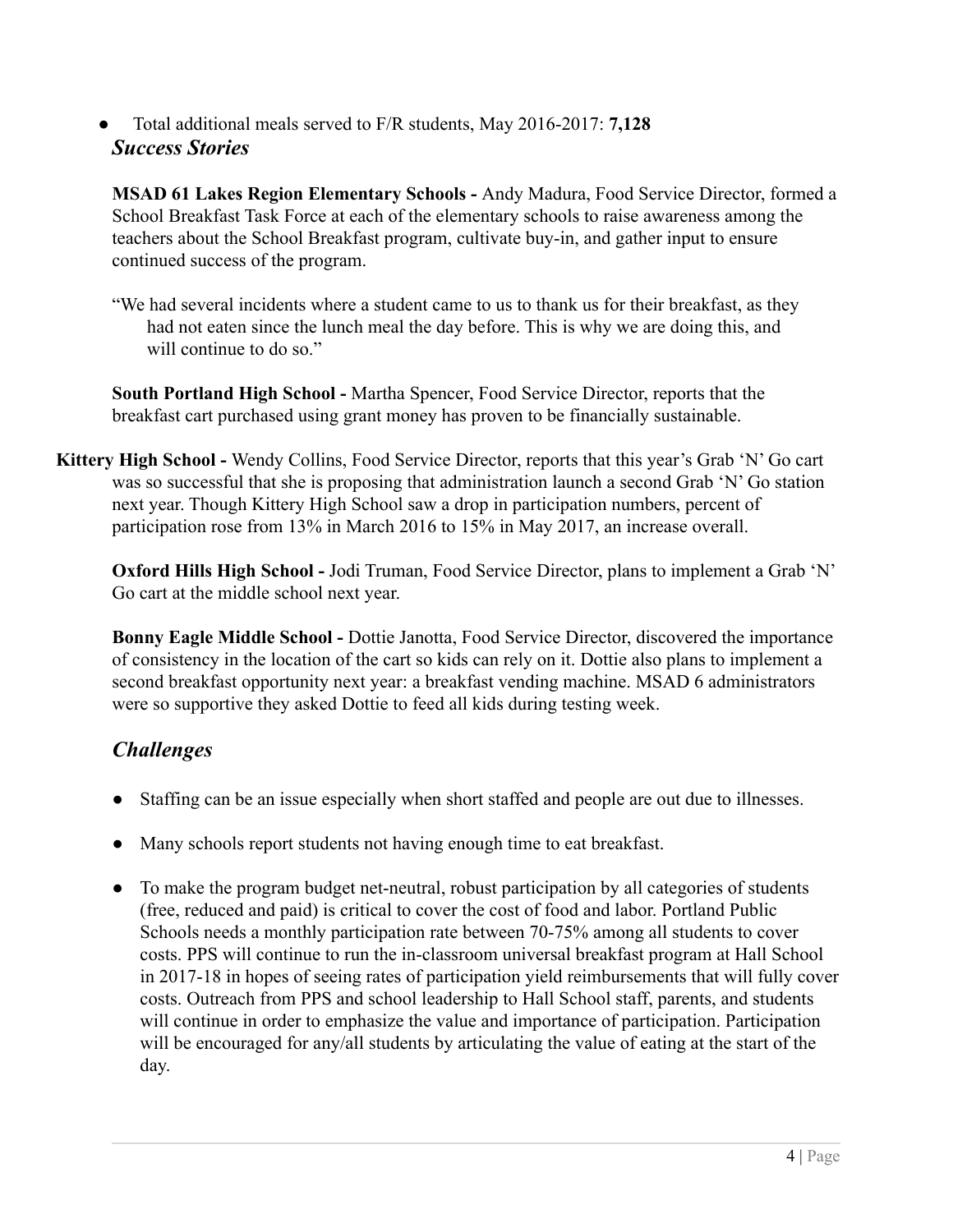• Alton Elementary School (RSU 34) and Kittery High School both experienced slight decreases in participation, though both reported overall success and did not report any challenges that would explain the drop. Kittery High hopes to maintain a high participation rate in the breakfast program's second year (in October 2016 the high school hit a high of 17% participation). RSU 34 Food Service Director, Stephanie Salley, plans to expand the breakfast program by offering breakfast in the classroom to all classes, after piloting it in kindergarten and 5<sup>th</sup> grade classes this year.

# *Media*

#### **FPFP School Breakfast Cart video:** <https://youtu.be/V4jJjDnygrE>

**South Portland,** Sentry article on high school breakfast cart: http://sentry.mainelymediallc.com/news/2017-06-09/Front\_Page/Student\_breakfast\_program\_a [success.html](http://sentry.mainelymediallc.com/news/2017-06-09/Front_Page/Student_breakfast_program_a_success.html)

**Caribou –** Letter to the Editor in the Bangor Daily News: [http://bangordailynews.com/2017/08/07/opinion/contributors/kids-cant-learn-when-theyre-hungr](http://bangordailynews.com/2017/08/07/opinion/contributors/kids-cant-learn-when-theyre-hungry-so-i-decided-to-give-students-free-breakfast/) [y-so-i-decided-to-give-students-free-breakfast/](http://bangordailynews.com/2017/08/07/opinion/contributors/kids-cant-learn-when-theyre-hungry-so-i-decided-to-give-students-free-breakfast/)



**Portland Public Schools** (pictured above left): Hall School featured on Maine Life—[https://www.facebook.com/893647300754604/videos/1106701272782538/?hc\\_ref=ARTg](https://www.facebook.com/893647300754604/videos/1106701272782538/?hc_ref=ARTgxev7oGUzqLCNrWT7-4zNAyWsJbSfWsV_mXtV-hz5NkKw0yMnOtVLgI0Z3MEZmKQ) [xev7oGUzqLCNrWT7-4zNAyWsJbSfWsV\\_mXtV-hz5NkKw0yMnOtVLgI0Z3MEZmKQ](https://www.facebook.com/893647300754604/videos/1106701272782538/?hc_ref=ARTgxev7oGUzqLCNrWT7-4zNAyWsJbSfWsV_mXtV-hz5NkKw0yMnOtVLgI0Z3MEZmKQ)

**Kittery** (pictured above right): Smoothies and yogurt parfaits are very popular

## *Notes*

• Final reports were not received from: Jay Bevis, AOS 94; and Travis Works, Cornville Regional Charter School.